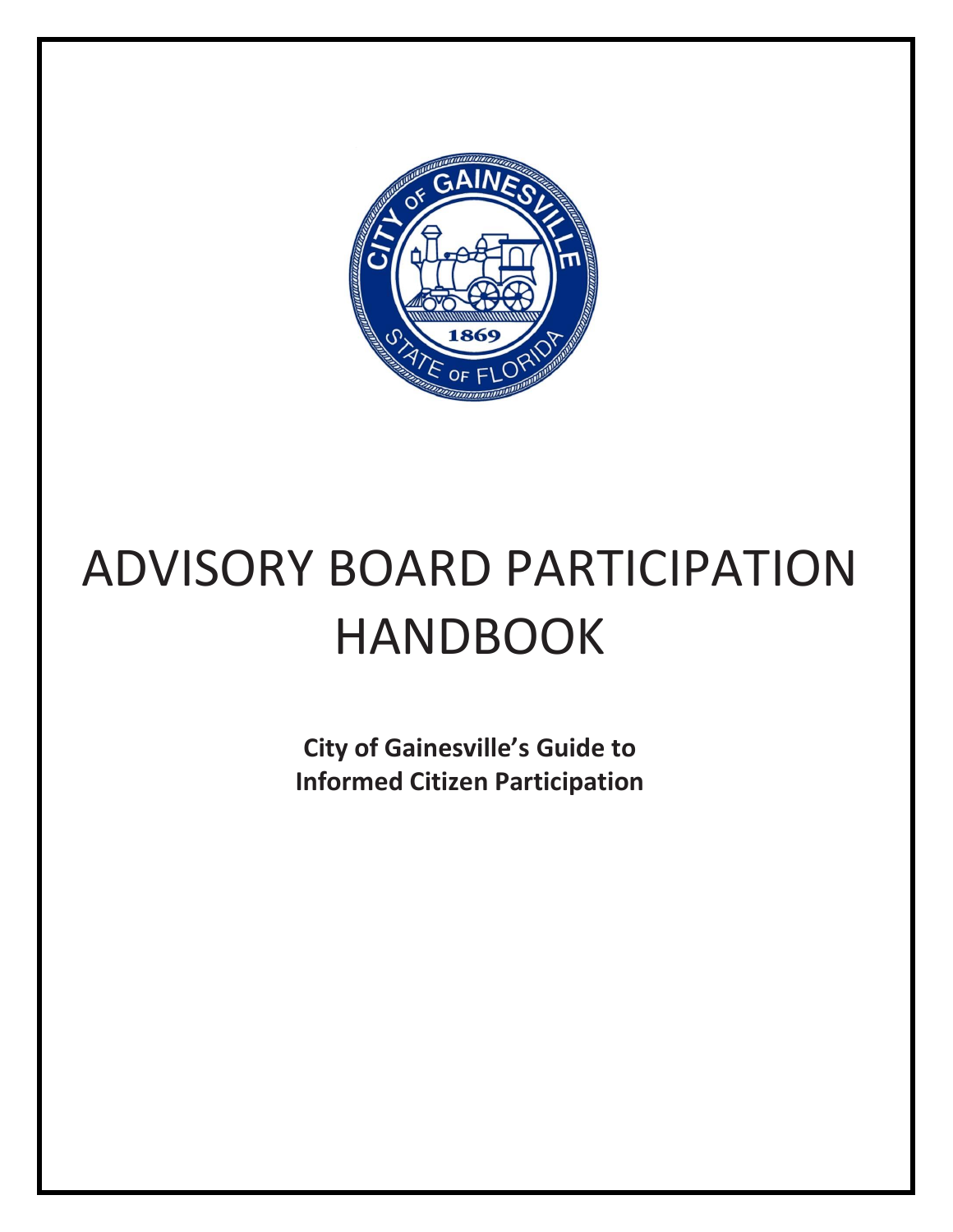

# City Commissioners

Lauren Poe, Mayor **Administration** Gigi Simmons Omichele D. Gainey, City Clerk Harvey Ward David Arreola, Mayor-Pro Tem Adrian Hayes-Santos Gail Johnson Reina Saco

Dear Neighbor;

This handbook contains the information you will need to better understand your responsibilities as an advisory board/committee member. It also includes some of the rules which govern all board and committee members, such as parliamentary procedures and Florida's Governmentin-the-Sunshine Law.

The City of Gainesville has an exciting future and we want *you* to be a part of it. Your valuable knowledge and expertise are essential as we prepare for the many challenges ahead.

Again, thank you for serving as an advisory board/committee member. We look forward to working with you.

Sincerely,

Lauren Poe, Mayor City of Gainesville

P.O. Box 490 ■ Gainesville, Florida 32627 ■ Tel. (352) 334-5015 ■ Fax (352) 334-2036 Commissioners' E-Mail:citycomm@cityofgainesville.org ■ **Home** Page: www.cityofgainesville.org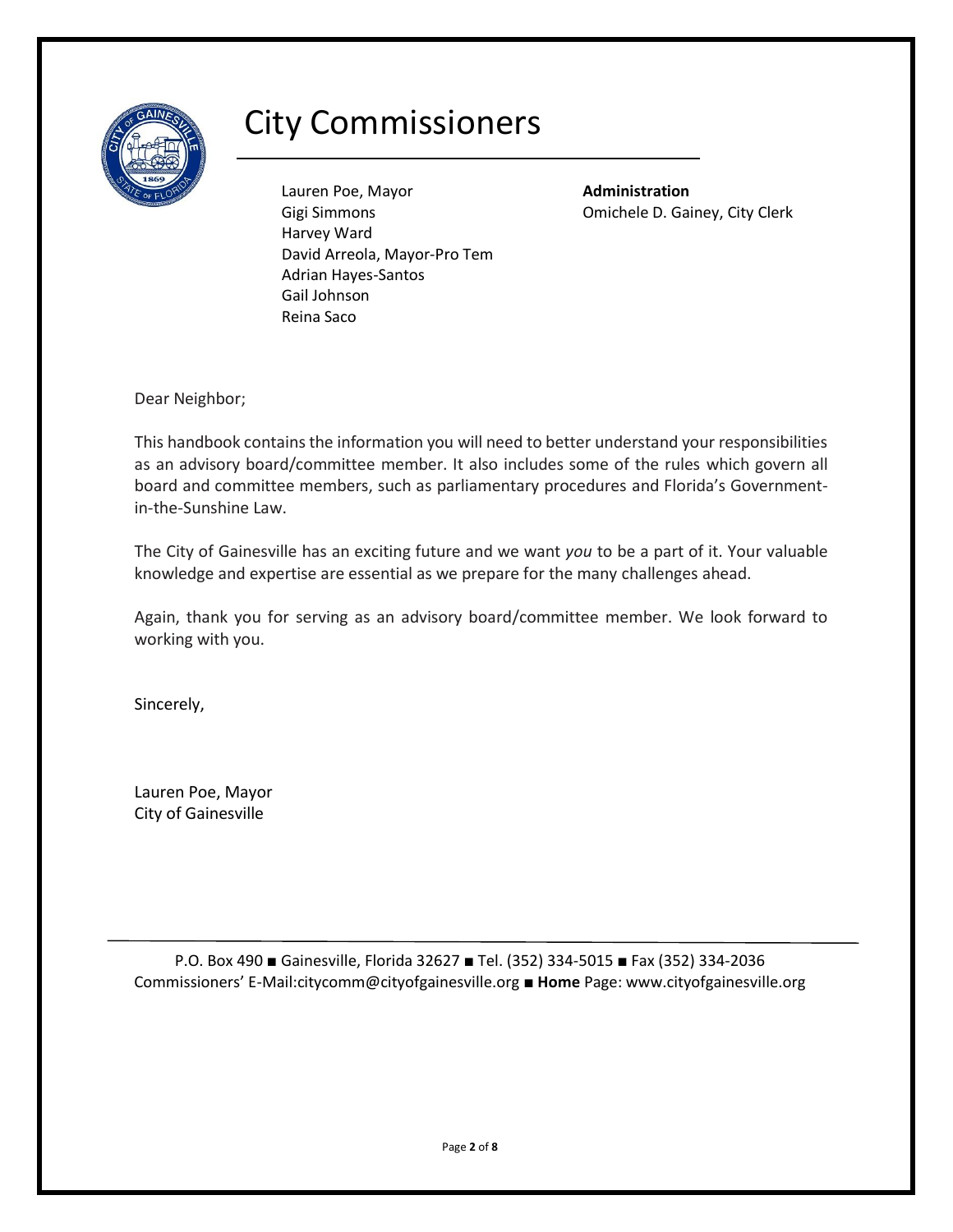# **City Commission Contact List**

**Mayor Lauren Poe** [mayor@cityofgainesville.org](mailto:mayor@cityofgainesville.org)

**Commissioner Desmon Duncan-Walker, District 1** [walkerdn@cityofgainesville.org](mailto:walkerdn@cityofgainesville.org)

> **Commissioner Harvey Ward, District 2** [wardhl@cityofgainesville.org](mailto:wardhl@cityofgainesville.org)

**Mayor pro-tem David Arreola, District 3** [arreoladi@cityofgainesville.org](mailto:arreoladi@cityofgainesville.org)

**Commissioner Adrian Hayes-Santos, District 4** [hayessantosa@cityofgainesvile.org](mailto:hayessantosa@cityofgainesvile.org)

**Commissioner Gail Johnson, At-Large** [johnsong1@cityofgainesville.org](mailto:johnsong1@cityofgainesville.org)

**Commissioner Reina Saco, At-Large** [sacore@cityofgainesville.org](mailto:sacore@cityofgainesville.org)

Email the Commission as a whole: [citycomm@cityofgainesville.org](mailto:citycomm@cityofgainesville.org) Telephone: (352) 334-5015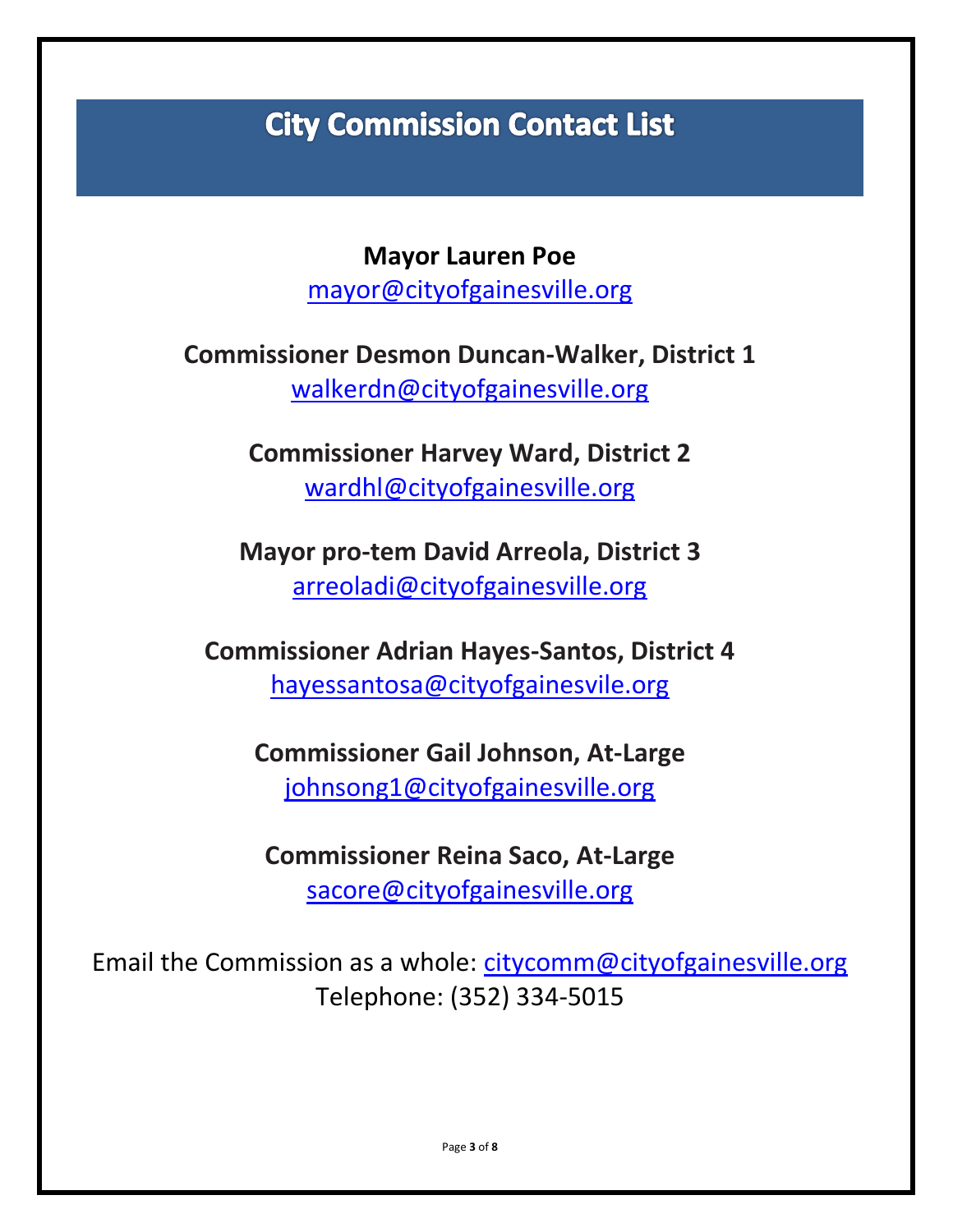# **What is an advisory board?**

Quasi-judicial, Administrative or Advisory boards and Committees advise the City Commission on a wide range of policy issues and can take certain actions depending on the authority they are granted by legislation. They are created by motions, ordinances, resolutions or Florida Statutes.

### **Requirements for board/committee members**

Board/Committee members should have:

- The expertise necessary to accomplish the board's objectives.
- A reputation for integrity and community service.
- An interest or experience in the board's area of service.
- Sufficient time available to prepare for and attend meetings.

# **Financial Disclosure**

Members of the boards listed below must file financial disclosure forms. A Form 1, Statement of Financial Interest, must be filed with the Alachua County Supervisor of Elections within 30 days of appointment.

Members exiting one of these boards must file a financial disclosure statement within 60 days of leaving. More information and the required forms can be found at: [www.ethics.state.fl.us.](http://www.ethics.state.fl.us/)

Boards which require financial disclosure include:

- **Board of Trustees of the Consolidated Police Officers' and Firefighters' Retirement Plan**
- **City Plan Board**
- **Code Enforcement Special Magistrate**
- **Development Review Board**
- **Gainesville Housing Authority**

# **Electing Officers**

Advisory Board members elect a Chair, Vice-Chair, and any other officers required by their founding legislation or bylaws yearly. Members should not accept a nomination if there is less than a year left in their term. Reappointment is not a guarantee.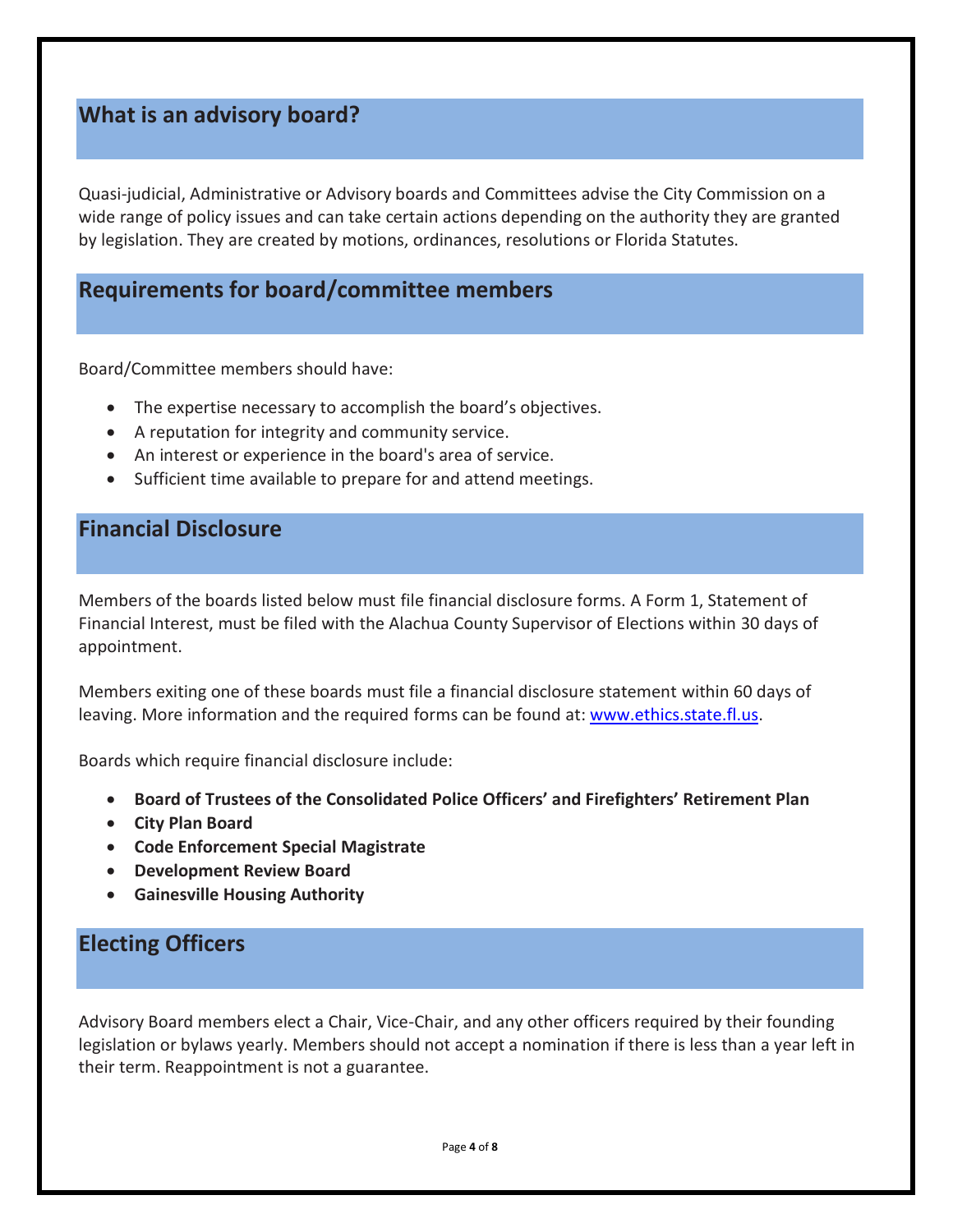# **Correspondence & Communication**

Any use of City government logos or letterhead must be coordinated with the board or staff liaison to prevent misrepresentation of board or City policies. Formal correspondence which states the board's position on an issue should always be coordinated with your staff liaison and approved by the respective Charter Officer.

# **Staff and board liaisons:**

- Create the meeting agenda, with help from the board chair.
- Supply background information on agenda items 1 week in advance of the meeting.
- Attend board meetings in a non-voting capacity.
- Record attendance.
- Take and distribute meeting minutes.
- When requested, staff may make recommendations on agenda items.
- Inform board members of City Commission actions concerning recommendations and appeals.
- Provide technical and administrative assistance to the board.
- Provide initial orientation and continuing education for board members.
- Monitor attendance of members and notify members whose attendance record is in jeopardy.

### **Board members and staff share these responsibilities:**

- Be on time for meetings.
- Know and practice parliamentary procedure, as utilized by the board.
- Be familiar with the issues: review backup information, the agenda and prior minutes before the meeting.
- Be courteous to each other and to members of the public.
- Be open and responsive to questions and concerns.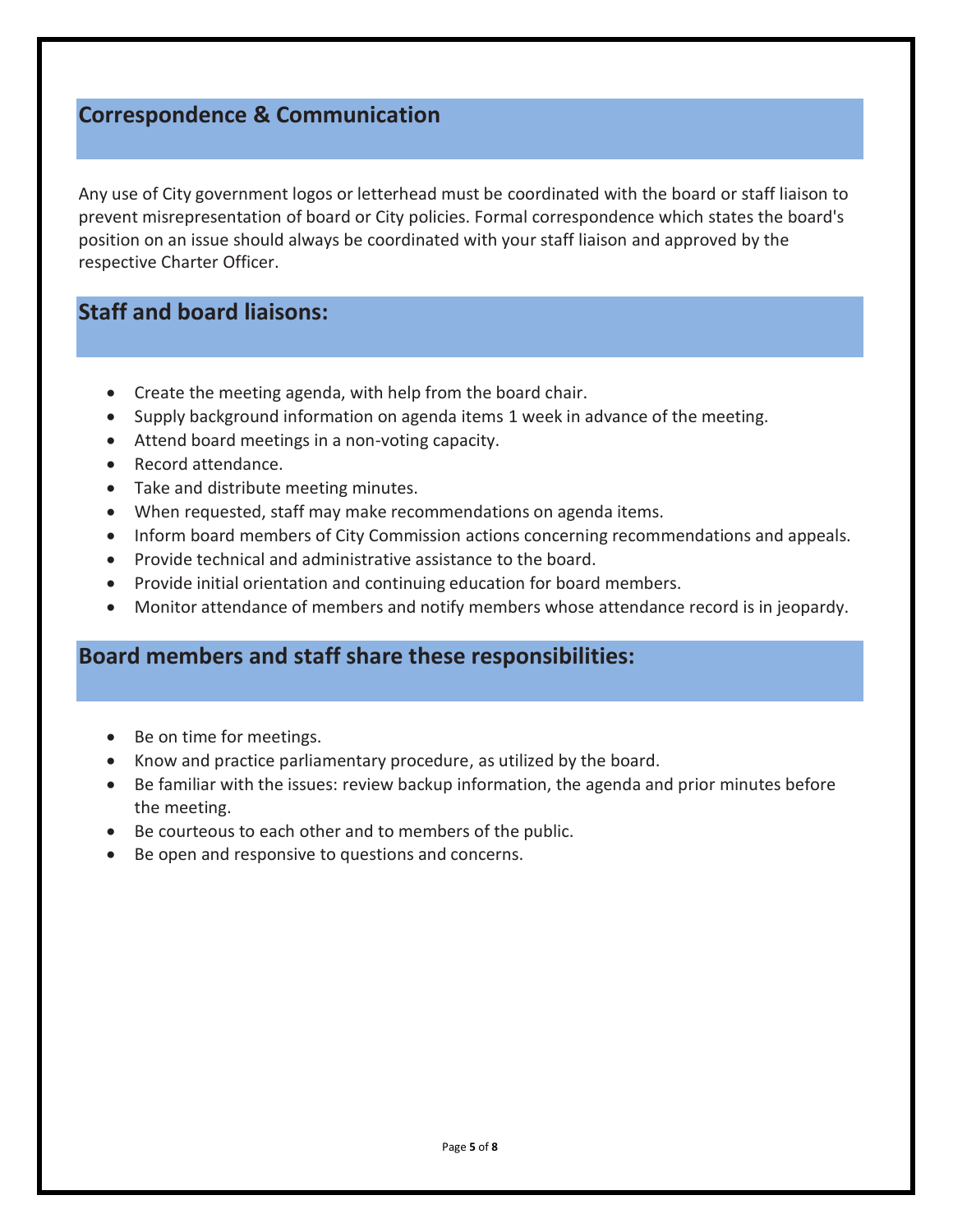# **Frequently Asked Questions**

#### **Q. How often does my board meet?**

**A.** The number of times a board meets depends on its area of service, goals and mission. Please check with your staff liaison regarding meeting times, dates and locations.

#### **Q. What is the attendance policy?**

**A.** Advisory Boards & Committees – 2 excused absences; may be removed for failure to attend less than 50% of preceding 6 meetings where voting took place.

Quasi-judicial and Administrative Boards – 1 excused absence; may be removed for failure to attend 4 or more consecutive meetings or attend less than 66% of preceding 6 meetings where voting took place. (City Code of Ordinances, Art. V, Div. I, Sec. 2-247)

#### **Q. How long will I serve?**

**A.** Board members must only serve two (2) consecutive terms, except for the City Plan Board, Development Review Board, Historic Preservation Board and the Police Advisory Council. SHIP – Affordable Housing Advisory Committee members may serve up to three (3) consecutive terms.

#### **Q. What if I can't finish my term?**

**A.** Submit a letter of resignation to your City staff liaison and Board Chair.

#### **Q. May I serve another term?**

**A.** Yes, but you will need to reapply at the end of your term.

#### **Q. May I serve on more than one board at the same time?**

A. Yes, you may serve on two advisory boards or one quasi-judicial and one advisory board.

#### **Q. Who do I call if I have a question about advisory board procedures or need more information on some aspect of City operations?**

**A.** A staff or board's liaison or designee will be in attendance at all meetings and are available by phone/email.

# **Florida Sunshine Law & Public Records**

**Florida's Sunshine Law** was enacted in 1967. It establishes a basic right of access to most meetings of boards, commissions and other governing bodies of state and local governmental agencies or authorities. The Sunshine Law requires:

1) Meetings of public boards or commissions must be open to the public;

2) Reasonable notice of such meetings must be given;

3) Minutes of the meetings must be taken and promptly recorded.

Page **6** of **8**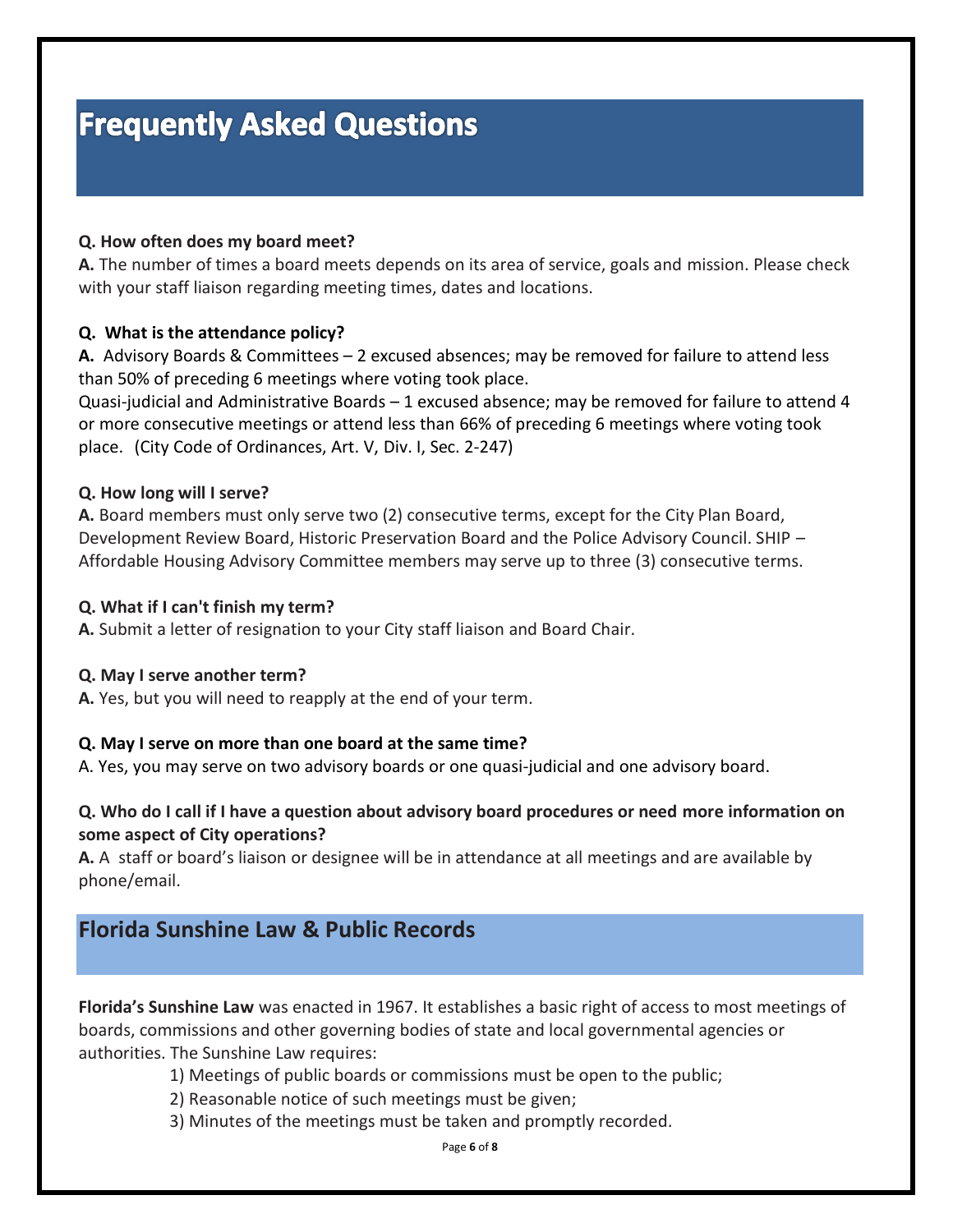**The Sunshine Law applies to elected and appointed boards and committees at the state and local level and to any gathering of two or more members of the same board to discuss some matter that will foreseeably come before that board for action.**

**Florida's Public Records Law** provides a right of access to the records of state and local governments. Public Records include all materials (e.g. e-mails, sound recordings, software, etc.) made or received by a public entity or representative used to perpetuate, communicate, or formalize knowledge in connection with the transaction of official business. Every person who has custody of a public record shall permit the record to be inspected and copied at a reasonable time by any person desiring to do so.

- Most of what members say or do at a board meeting is public record.
- If you receive requests from citizens or members of the news media for public records in your custody, you must (with certain limited exceptions) provide access.
- Members and/or City staff may not manipulate the timing of the release of public records.

# **Meeting Guidelines**

- Review background material before the meeting.
- A quorum of the board must be present to take action.
- The Chair is in charge of the meeting.
- The board may establish and publicize general guidelines governing the length of presentations and public participation.
- After any presentations and public participation, the board members may ask questions.
- A voting board member should make a motion to the issue at hand. After the motion is seconded, the Chair can open the floor to board discussion.
- The vote then takes place.

# **Voting conflicts**

Members must not vote on an issue that may result in a special private gain or loss to them or their relatives, business associate, or employer/client. (ie. The member owns something that would be affected by the vote)

If the conflict is known prior to the meeting:

- File a memorandum of voting conflict with the board/staff liaison prior to the meeting.
- Member may participate in the discussion, but must abstain from voting.